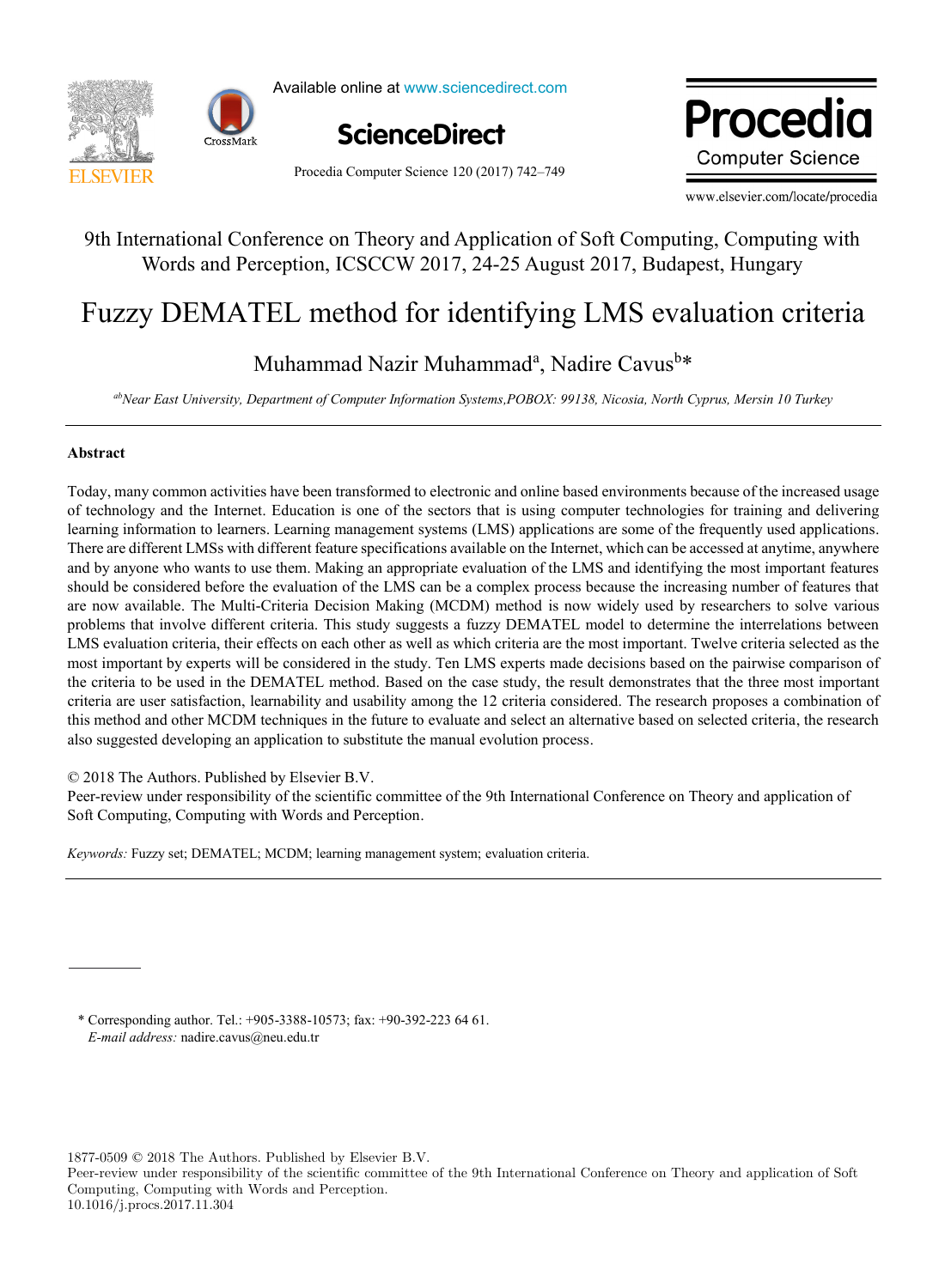#### **1. Introduction**

 In the modern world, as a result of the development in information technology, educational organizations, research centers, and many other institutions have adopted the use of the Internet (Natarajan, 2015). The persistent and rapid improvements and developments of the Internet have prompted significant changes in learning methodologies as well as the creation of new learning environments (Albarrak, 2010). More progressive and moderate technologies have motivated numerous institutions and universities to seek various alternatives to conventional classroom teaching. The Internet lays the foundation for electronic learning (e-learning) instruction systems, in which information and learning material can be conveyed to learners by the means of the Internet and other technologies, particularly through a software product called a learning management system (LMS). An LMS is defined as a software product application that has a set of tools which help educational instructors in conveying learning material to students using the Internet, as well as to manage and monitor their learning progress during the entire learning exercise (Ramesh and Ramanathan, 2013).

 LMSs have become one of the key pillars in educational development, and advancements in computer and web technologies have increased the number of LMSs available on the Internet, both commercial and open source (Cavus, 2013). For many years, universities and schools have been investing considerable amounts of time and money in implementing learning management systems (Edrees, 2013). In recent years, most users have preferred to use open source because (Caminero et al., 2013) it is does not incur costs, and almost all the features available commercially are also available in the open source LMSs. However, problems have been experienced by users when determining the features to be considered in selecting the most suitable LMS for their institutions or organisations due to the high number of LMSs available with different specifications. This has created a multi-criteria problem, which can be solved using a multi-criteria decision making approach (MCDM). A systematic method or a technique is required to identify and determine the relationships between the evaluation criteria. This is because LMSs predominantly have a large number of features, and some features are considered more important than others. However, a review of the literature shows that there is not sufficient research on the use of fuzzy logic in LMS evaluation methods with integrated MCDM techniques. It is anticipated that this study will fill the gap in the literature. Furthermore, fuzzy logic and DEMATEL methods will be combined together to evaluate LMS criteria, which have been identified by ten experts on LMS. The evaluation criteria used in this study are: accessibility, compatibility, evaluation tools, learnability, multilingual support, portability, reliability, security, support, sustainability, usability, and user satisfaction.

#### **2. Related research**

To identify the criteria for LMS evaluation, the related literature was reviewed in detail. The studies that are most relevant to the present study are presented below.

Radwan et al. (2016a) reviewed two multi valued logic models for managing uncertainty in expert systems in decision-making models, i.e. fuzzy sets and intuitionistic fuzzy sets. The study analyzed and compared their differences in terms of their problem solving application area. The results demonstrated that the reviewed models have some limitations, because they cannot represent paradoxes. The author then suggested a new method, which is called neutrosophic sets, as a more effective option for LMS evaluation due to its improved ability to stimulate human thinking over fuzzy and intuitionistic fuzzy sets; furthermore, it can also express a false membership and can handle indeterminacy of information. The study considered one main criteria of usability for the LMS evaluation, which is further divided into five attributes: efficiency, learnability, memorability, error tolerance and user satisfaction.

Mehta and Saroha (2016) suggested the use of a fuzzy inference system data mining technique as a method for evaluating and recommending learning management systems, by considering three principle criteria: learners' behavior, learners' style and teaching evaluation. On the other hand, Radwan et al. (2016b) used neutrosophic logic, which is an extension of the fuzzy logic for the evaluation of learning management systems based on three system quality attributes, which are usability, reliability, and accessibility, along with eleven sub-criteria, which are; efficiency, learnability, memorability, error tolerance, user satisfaction, fault tolerance, maturity, recoverability, navigability, robustness and understandability. The author then compared the results found form the neutrosophic logic and the fuzzy logic to determine the final results. The final results show that the fuzzy system has some deficiencies in the representation of paradoxes as a feature of human thinking. Neurosophic logic deals with vagueness, imprecision, ambiguity and inconsistency when information is naturally graded, unspecified, unclear, and contradictory to real world information. Additionally, Işık et al. (2015) used the Fuzzy Analytic Hierarchy Process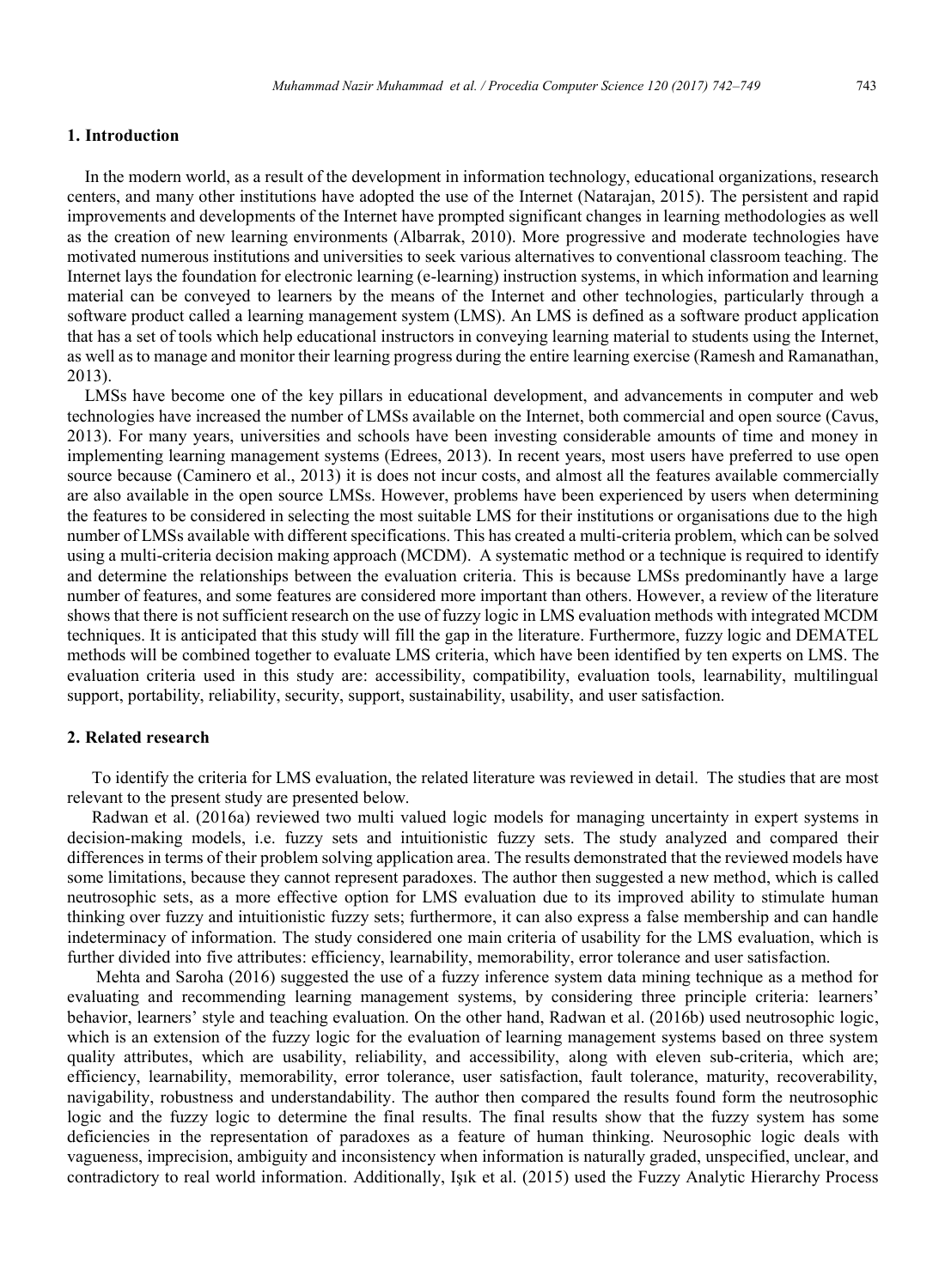(FAHP) for the evaluation of the most appropriate LMS according to nine selected criteria: Multilingual support, cost, evaluation tools, compatibility, support, sustainability, reliability, source code, management. Ten alternatives were also considered for the LMS evaluation, which are Joomla LMS, Sum Total Systems, Moodle, Dokeous, OLIAS, Enocta, Sakai Project, Hotchalk, Blackboard, and Atutor. Based on the criteria considered, Joomla LMS is the most fitting LMS that meets the requirements. Moreover, Fardinpour (2014), in his research, proposed a fuzzy ANP method to evaluate an intelligent learning management system (ILMS) based on thirteen criteria that were identified as the most significant: Intelligent pedagogical agents, adaptive intelligent teaching support agents, personal learning assistant services, recommendation services, tracking student activities, (Semi) automated reasoning and argumentation, reporting, personalized learning paths, adaptive hypermedia, adaptability, plagiarism detection, scaffolding, and interoperability.

#### **3. Research methodology**

#### *3.1. LMS evaluation criteria*

In addition to the literature, interviews were conducted with voluntary learning management system (LMS) experts to collect their opinions on LMS evaluation criteria, which will be used in the DEMATEL method. Based on these interviews, the 12 most important criteria were determined, which are shown in Table 1 along with their definitions and representations.

| Table 1. LMS Criteria, Descriptions and Representations |  |  |  |  |
|---------------------------------------------------------|--|--|--|--|
|---------------------------------------------------------|--|--|--|--|

| S/N | Criteria                | Description                                                | Representation  |
|-----|-------------------------|------------------------------------------------------------|-----------------|
|     | Accessibility           | Accessible for everyone including people with disabilities | C1              |
|     | Compatibility           | Compatible with different OS platforms                     | C2              |
|     | <b>Evaluation Tools</b> | Tests learners' performance                                | C3              |
|     | Learnability            | Enables effective learning of the course material          | C4              |
|     | Multilingual            | Available in different languages                           | C5              |
|     | Portability             | Ability to be carried (mobile)                             | C6              |
|     | Reliability             | Performs consistently based on its specifications          | C7              |
|     | Security                | Data integrity and user authorization access               | C8              |
| 9   | Support                 | Offline usage and online assistance available              | C9              |
| 10  | Sustainability          | Maintainable and long lasting                              | C10             |
| 11  | Usability               | Intuitive and easy to use the system                       | C <sub>11</sub> |
| 12  | User satisfaction       | Meets user's expectations                                  | C12             |

In this study, fuzzy logic was integrated with the DEMATEL method in order to determine the most significant criteria and establish the ranking of the most valuable criteria in the LMS evaluation problem.

#### *3.2. Fuzzy sets*

In the real world, decision goals and constraints are not always known precisely, which makes decision-making problems also imprecise (Zadeh, 1965). For this reason, fuzzy logic was introduced in 1965 as a decision-making tool to validate ambiguous and unclear issues, along with unreliable human decisions. Fuzzy logic is different from Boolean logic in that it decides whether an element is in the set (1 or 0) or not; a fuzzy set determines the level of possession by a membership function. Thus, using fuzzy numbers during decision making has become very important. For this situation, Akyuz and Celik (2015) identified that a triangular fuzzy number is preferable in the evaluation, which is the most generally used fuzzy representation and can be defined as a triplet called a triangular fuzzy number (TFN)  $A=(l,m,u)$ , where l, m and u denote lower, medium and upper numbers of the fuzzy sets ( $x\leq y\leq z$ ), respectively. The membership function can be defined as follows: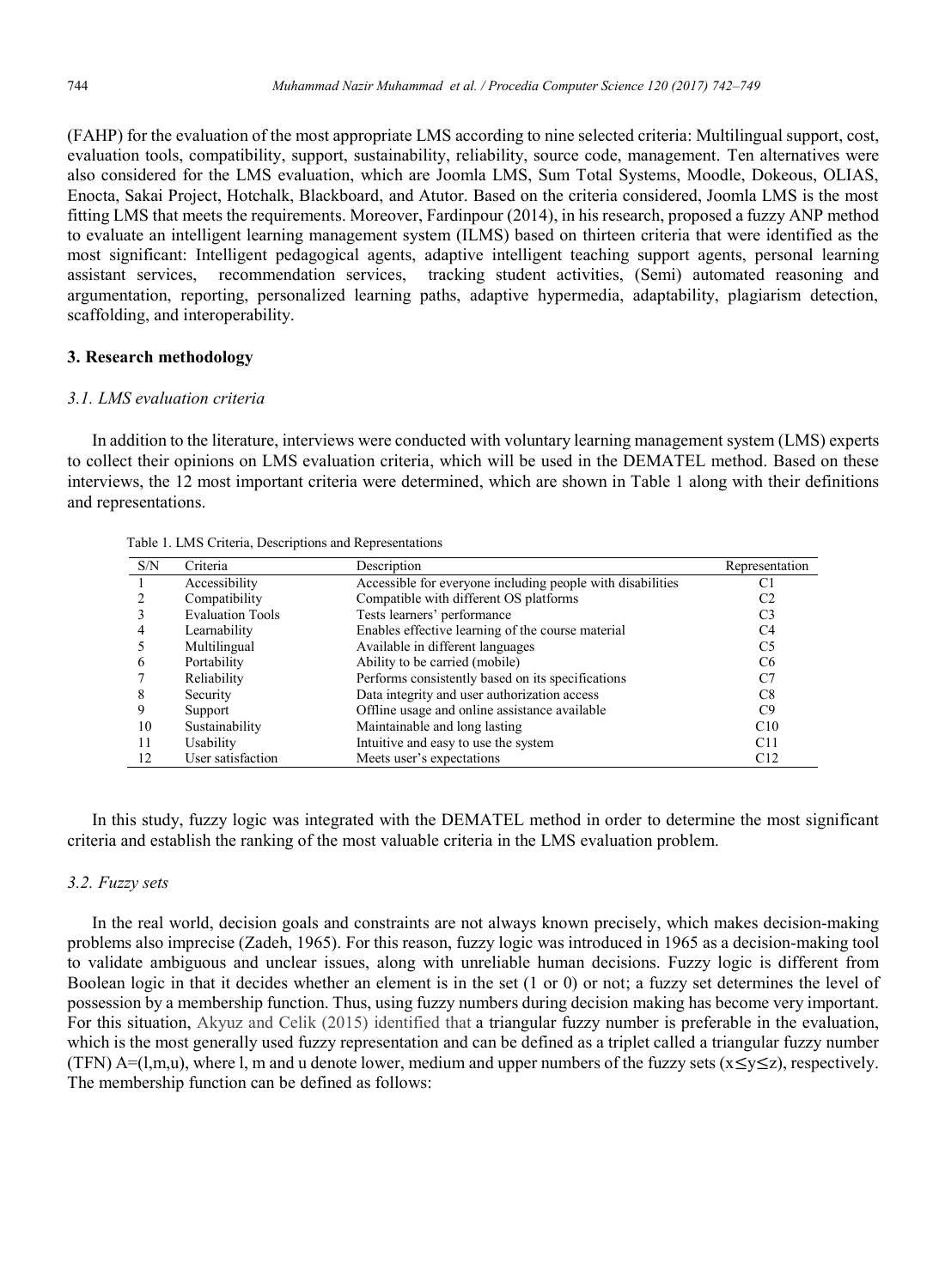$$
0 \t x-l
$$
  
\n
$$
\mu_A = \frac{(x-l)/(m-l)}{(u-x)/(u-m)m} \leq x \leq u
$$
  
\n
$$
0 \t x \geq u
$$

The Best Non-fuzzy Performance (BNP) defuzzification method is one of the techniques used in defuzzifying the fuzzy values into crisp values. The BNP of a triangular fuzzy number  $a = (l, m, u)$  can be expressed as:

$$
BNP = l + \frac{(u-l) + (m-l)}{3}
$$
 (1)

#### *3.3. Fuzzy DEMATEL*

The DEMATEL (Decision Making Trial and Evaluation Laboratory) technique was introduced in 1973 by Geneva to solve complicated and unclear issues (Shieh et al., 2010). The method is used to transform the relationship between the causes and effects of the criteria from an unpredictable to a justifiable model of the chosen system (Dalalah et al., 2011). In particular, the final result of the DEMATEL procedure is a visual representation of digraphs, which separates components into cause and effect groups. Furthermore, Akyuz and Celik (2015) emphasized that DEMATEL is generally identified as one of the best functional techniques for finding the cause and effect relationship between assessed criteria in the evaluation process of any system or product. Another advantage determined by Tzeng et al. (2007) is that when the DEMATEL method is used, the number of chosen criteria for the evaluation will decrease, which will be beneficial for organizations in enhancing the efficiency of particular factors in view of the effect digraph map. In reality, crisp values are not effective because human judgments are largely indistinct and difficult to assess by exact crisp values, due to the imperfection of some assessment criteria and even uncertain factors (Nazeri and Naderikia, 2017). This is why fuzzy theory is used in the DEMATEL method to overcome this type of MCDM problem. The Fuzzy DEMATEL method is applied in different areas of research to solve different MCDM problems (Chang et al., 2011; Mohammadi et al., 2013; Akyuz and Celik, 2015).

In this study, the fuzzy DEMATEL method was chosen by the author to find the relationships between the identified LMS evaluation criteria. The technique is useful in discovering the connections among elements and requesting the criteria in view of the kind of connections and seriousness of their consequences for the other criteria (Dalalah et al., 2011). The basics principle of the DEMATEL technique assumes that a framework has an arrangement of different criteria (C), with the formula  $C = \{C1, C2,...Cn\}$ . In this study, twelve criteria are considered based on ten experts' opinions on LMS. The criteria and their representations can be seen in Table 1. The formula then becomes  $C = \{C_1, C_2, \ldots, C_{12}\}\$ . The main steps for the chosen method in this study are shown in Fig. 1.



Fig. 1. Fuzzy DEMATEL method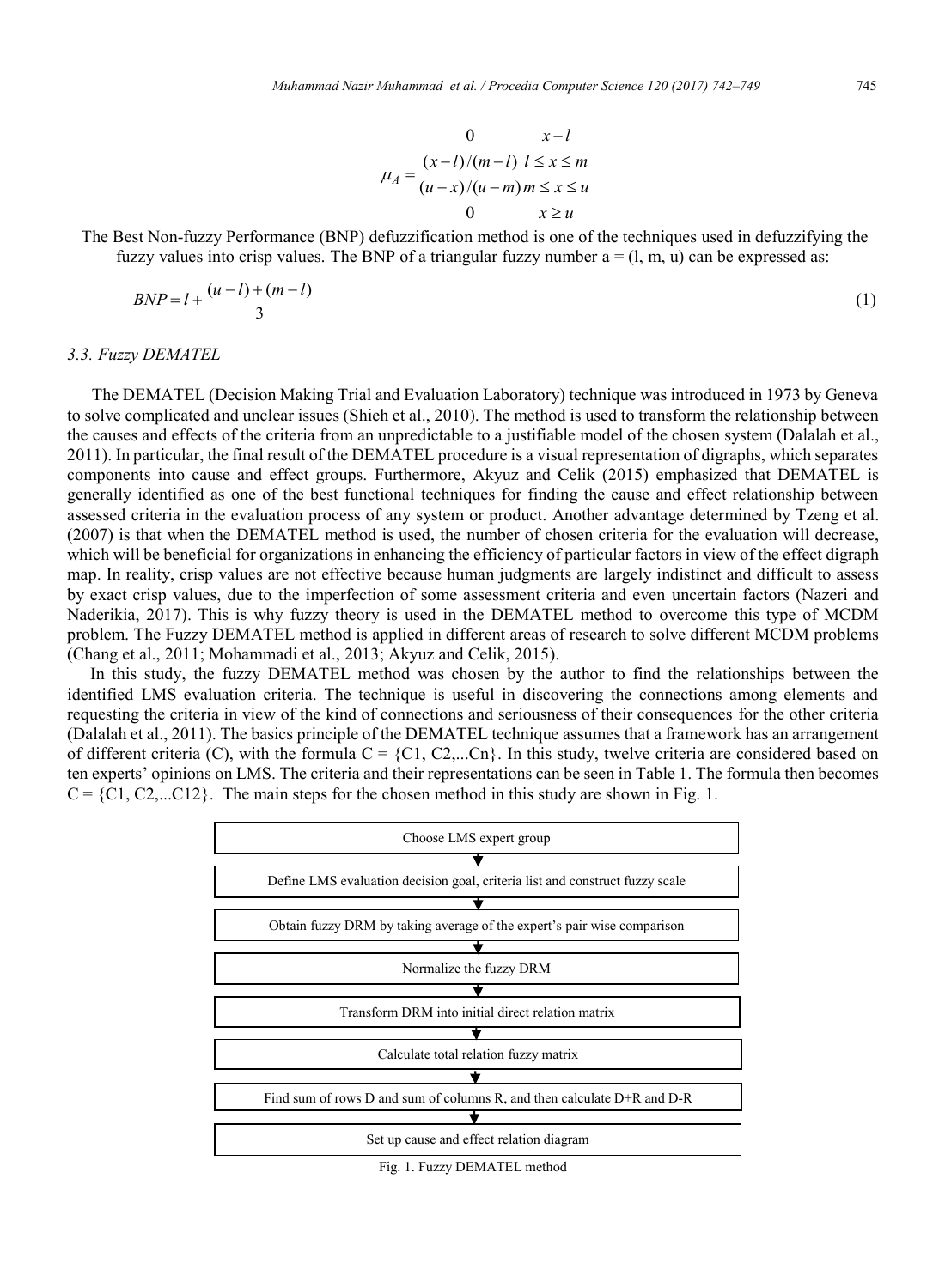To identify the best criteria for the LMS evaluation process, the flowchart of the fuzzy DEMATEL method, which can be seen in Fig. 1, demonstrates the order in which the steps are processed:

*Step 1*: Defining a decision goal, constructing a fuzzy scale and a list of criteria.

*Step 2*: The direct relational matrix is obtained by the LMS experts' pairwise comparison of the criteria using a five point fuzzy linguistic scale of 0-4, which was the most commonly used method found in the literature, where scores of 0 represent "no influence", 1 represents "low influence", 2 represents "normal influence", 3 represents "high influence", and 4 represents "very high influence", as shown in Table 2. The fuzzy direct-relation matrix D is calculated by taking the experts' opinion average, which is then converted into a triangular fuzzy number, as shown in Table 3.

Table 2: Fuzzy linguistic scale (Deng et al., 2015)

| Linguistic terms    | Influence score | Triangular fuzzy number |
|---------------------|-----------------|-------------------------|
| No influence        | $\theta$        | (0,0,0.25)              |
| Very low influence  |                 | (0,0.25,0.50)           |
| Low influence       | 2               | (0.25, 0.50, 0.75)      |
| High influence      | 3               | (0.50, 0.75, 1)         |
| Very high influence | 4               | (0.75, 1, 1)            |

Table 3. Fuzzy Direct Relation Matrix of the study

|                 |                    | Table 5. Fuzzy Direct Kelation Matrix of the study |                    |          |                    |                    |                    |
|-----------------|--------------------|----------------------------------------------------|--------------------|----------|--------------------|--------------------|--------------------|
|                 | C1                 | C <sub>2</sub>                                     | C <sub>3</sub>     | .        | C10                | C <sub>11</sub>    | C12                |
| C1              | (0,0,0.25)         | (0.25, 0.38, 0.63)                                 | (0.13, 0.29, 0.54) | $\cdots$ | (0.13, 0.38, 0.63) | (0.13, 0.38, 0.63) | (0.50.75,1)        |
| C <sub>2</sub>  | (0.25, 0.63, 0.75) | (0,0,0.13)                                         | (0.13, 0.33, 0.58) | $\cdots$ | (0.21, 0.46, 0.71) | (0.42, 0.67, 0.92) | (0.54, 0.79, 1)    |
| C <sub>3</sub>  | (0,0.13,0.38)      | (0,0.13,0.38)                                      | (0,0,0.21)         | $\cdots$ | (0.13, 0.33, 0.58) | (0.38, 0.63, 0.88) | (0.42, 0.67, 0.92) |
| C10             | (0.33, 0.42, 0.67) | (0,0.25,0.5)                                       | (0,0.25,0.5)       | $\cdots$ | (0,0,0.25)         | (0.33, 0.42, 0.67) | (0.42, 0.67, 0.92) |
| C <sub>11</sub> | (0,0.25,0.5)       | (0,0.25,0.5)                                       | (0.25, 0.5, 0.75)  | .        | (0,0.25,0.5)       | (0.13, 0.33, 0.42) | (0.25, 0.38, 0.63) |
| C12             | (0,0.25,0.5)       | (0,0.25,0.5)                                       | (0.25, 0.5, 0.75)  | $\cdots$ | (0,0.25,0.5)       | (0.25, 0.5, 0.75)  | (0,0,0.25)         |

*Step 3.* The normalized direct-relation matrix N can be seen in Table 4. This was obtained through the formula below:

| $N = K x A$                                                   | ا کے ا |
|---------------------------------------------------------------|--------|
| $K = \frac{1}{\sqrt{2\pi}}$<br>$\frac{1}{n}$ , $i, j = 1, 2n$ |        |
| $\sum_{1\leq i\leq n}\sum_{j=1}^n a_{ij}$                     |        |

Table 4. Normalized fuzzy direct relation matrix of the study

|                | C1                             | C2                             | C3                                       | $\cdots$             | C <sub>10</sub>                | C11                                | C12                              |
|----------------|--------------------------------|--------------------------------|------------------------------------------|----------------------|--------------------------------|------------------------------------|----------------------------------|
| C1             | (0,0,0.03)                     | (0.03, 0.05, 0.08)             | (0.02, 0.05, 0.08)                       | $\cdots$             | (0.02, 0.05, 0.08)             | (0.02, 0.05, 0.08)                 | (0.06, 0.09, 0.12)               |
| C <sub>2</sub> | (0.03, 0.08, 0.09)             | (0,0,0.02)                     | (0.02, 0.03, 0.06)                       | $\cdots$             | (0.02, 0.05, 0.08)             | (0.06, 0.09, 0.12)                 | (0.08, 0.11, 0.12)               |
| C <sub>3</sub> | (0,0.02,0.05)                  | (0,0.02,0.05)                  | (0,0,0.02)                               | $\cdots$             | (0,0.03,0.06)                  | (0.05, 0.08, 0.11)                 | (0.06, 0.09, 0.12)               |
| C10            | (0.03, 0.06, 0.09)             | (0,0.03,0.06)                  | (0,0.03,0.06)                            | $\cdots$             | (0,0,0.03)                     | (0.03, 0.06, 0.09)                 | (0.06, 0.09, 0.12)               |
| C11<br>C12     | (0,0.03,0.06)<br>(0,0.03,0.06) | (0,0.03,0.06)<br>(0,0.03,0.06) | (0.03, 0.06, 0.09)<br>(0.03, 0.06, 0.09) | $\cdots$<br>$\cdots$ | (0,0.03,0.06)<br>(0,0.03,0.06) | (0,0,0.03)<br>(0.0.03, 0.06, 0.09) | (0.03, 0.05, 0.08)<br>(0,0,0.03) |

*Step 4:* The BNP method was used in this study for the process of defuzzification. The initial direct-relation matrix F was computed using logistic formula, as seen in Table 5 according to Equation (1).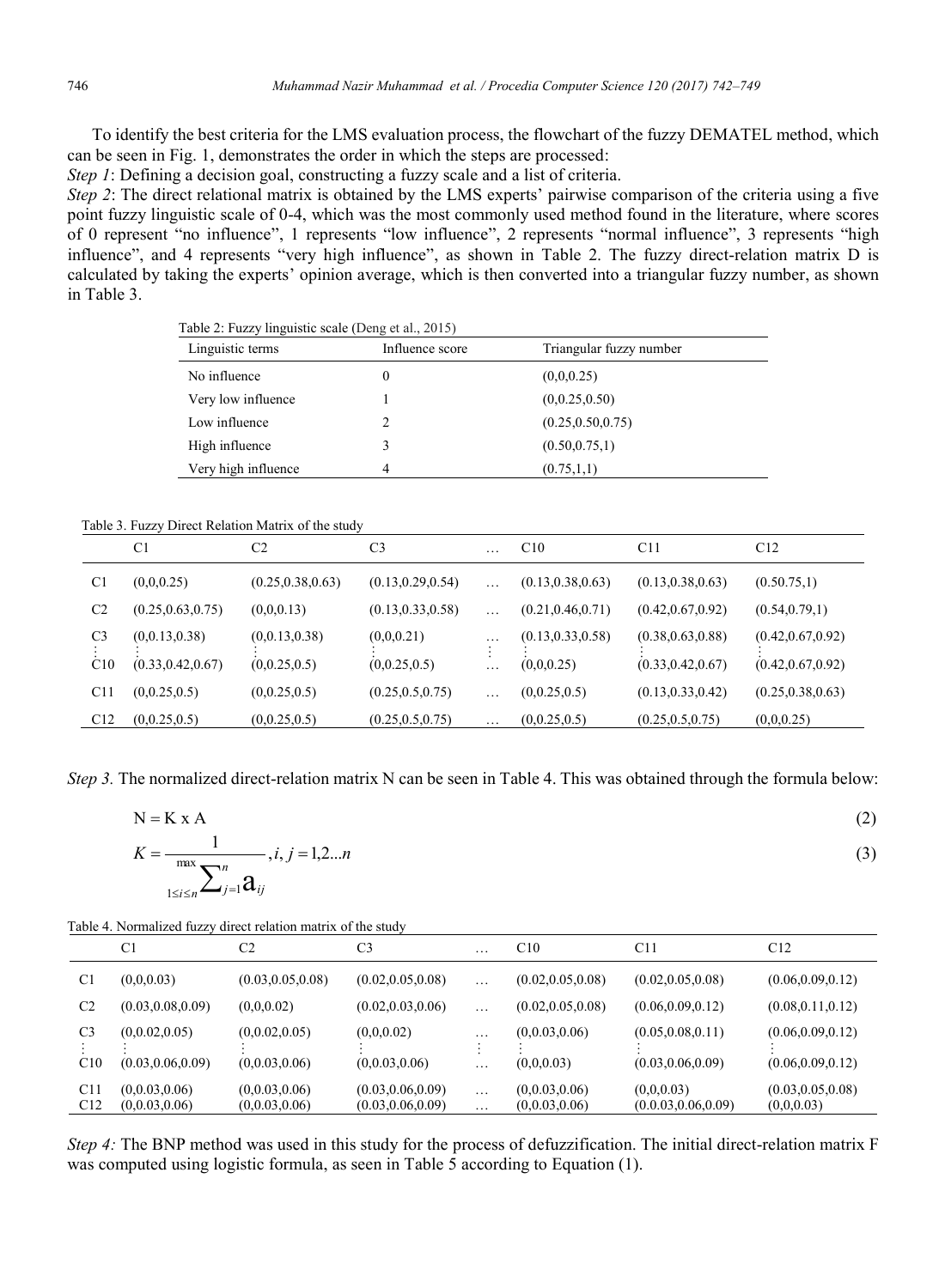|                | C1   | C <sub>2</sub> | C <sub>3</sub> | C <sub>4</sub> | C5   | C6   | C7   | C8   | C9   | C10  | C11  | C12  |
|----------------|------|----------------|----------------|----------------|------|------|------|------|------|------|------|------|
| C1             | 0.01 | 0.05           | 0.05           | 0.08           | 0.02 | 0.08 | 0.08 | 0.05 | 0.03 | 0.05 | 0.05 | 0.09 |
| C <sub>2</sub> | 0.07 | 0.01           | 0.05           | 0.08           | 0.05 | 0.08 | 0.06 | 0.05 | 0.03 | 0.05 | 0.09 | 0.11 |
| C <sub>3</sub> | 0.02 | 0.02           | 0.01           | 0.06           | 0.01 | 0.08 | 0.08 | 0.03 | 0.08 | 0.03 | 0.08 | 0.09 |
| C4             | 0.01 | 0.01           | 0.03           | 0.03           | 0.01 | 0.01 | 0.08 | 0.02 | 0.08 | 0.03 | 0.09 | 0.09 |
| C <sub>5</sub> | 0.05 | 0.03           | 0.08           | 0.05           | 0.01 | 0.03 | 0.02 | 0.05 | 0.05 | 0.03 | 0.08 | 0.11 |
| C <sub>6</sub> | 0.08 | 0.03           | 0.03           | 0.08           | 0.01 | 0.01 | 0.05 | 0.03 | 0.03 | 0.03 | 0.06 | 0.09 |
| C7             | 0.05 | 0.03           | 0.05           | 0.08           | 0.06 | 0.05 | 0.01 | 0.03 | 0.03 | 0.08 | 0.06 | 0.11 |
| C8             | 0.05 | 0.05           | 0.03           | 0.05           | 0.01 | 0.05 | 0.09 | 0.01 | 0.03 | 0.05 | 0.02 | 0.05 |
| C9             | 0.03 | 0.03           | 0.06           | 0.06           | 0.03 | 0.03 | 0.06 | 0.01 | 0.01 | 0.06 | 0.09 | 0.09 |
| C10            | 0.06 | 0.03           | 0.03           | 0.06           | 0.03 | 0.03 | 0.06 | 0.01 | 0.03 | 0.01 | 0.06 | 0.09 |
| C11            | 0.03 | 0.03           | 0.06           | 0.09           | 0.03 | 0.03 | 0.06 | 0.02 | 0.03 | 0.03 | 0.01 | 0.05 |
| C12            | 0.03 | 0.03           | 0.06           | 0.09           | 0.03 | 0.03 | 0.06 | 0.01 | 0.03 | 0.03 | 0.06 | 0.01 |

Table 5. Transformed fuzzy direct relational matrix of the study

6 *Muhammad Nazir Muhammad et al./ Procedia Computer Science 00 (2018) 000–000*

| Step 5: The Total-relation matrix T is acquired from the normalized direct-relation matrix, which can be seen in Table |  |  |  |  |
|------------------------------------------------------------------------------------------------------------------------|--|--|--|--|
| 6 using the formula below:                                                                                             |  |  |  |  |

| $T = N(I - N)^{-1}$ | (4) |
|---------------------|-----|
|                     |     |

|                | Table 6. Total relational matrix of the study |                |                |      |                |      |      |      |      |      |      |                 |
|----------------|-----------------------------------------------|----------------|----------------|------|----------------|------|------|------|------|------|------|-----------------|
|                | C1                                            | C <sub>2</sub> | C <sub>3</sub> | C4   | C <sub>5</sub> | C6   | C7   | C8   | C9   | C10  | C11  | C <sub>12</sub> |
| C1             | 0.06                                          | 0.09           | 0.1            | 0.16 | 0.05           | 0.12 | 0.15 | 0.08 | 0.08 | 0.1  | 0.13 | 0.19            |
| C <sub>2</sub> | 0.12                                          | 0.05           | 0.11           | 0.18 | 0.08           | 0.13 | 0.15 | 0.08 | 0.09 | 0.1  | 0.15 | 0.22            |
| C <sub>3</sub> | 0.07                                          | 0.05           | 0.07           | 0.15 | 0.04           | 0.12 | 0.15 | 0.06 | 0.12 | 0.08 | 0.15 | 0.18            |
| C4             | 0.05                                          | 0.04           | 0.08           | 0.1  | 0.04           | 0.05 | 0.13 | 0.04 | 0.11 | 0.07 | 0.15 | 0.17            |
| C <sub>5</sub> | 0.09                                          | 0.06           | 0.13           | 0.13 | 0.04           | 0.08 | 0.09 | 0.07 | 0.09 | 0.08 | 0.15 | 0.2             |
| C <sub>6</sub> | 0.11                                          | 0.06           | 0.08           | 0.15 | 0.04           | 0.05 | 0.11 | 0.06 | 0.07 | 0.07 | 0.13 | 0.17            |
| C7             | 0.09                                          | 0.07           | 0.1            | 0.16 | 0.09           | 0.09 | 0.09 | 0.06 | 0.08 | 0.12 | 0.14 | 0.21            |
| C8             | 0.08                                          | 0.07           | 0.07           | 0.12 | 0.04           | 0.09 | 0.15 | 0.04 | 0.07 | 0.09 | 0.08 | 0.13            |
| C9             | 0.07                                          | 0.06           | 0.11           | 0.14 | 0.06           | 0.08 | 0.13 | 0.04 | 0.06 | 0.11 | 0.16 | 0.18            |
| C10            | 0.1                                           | 0.06           | 0.08           | 0.14 | 0.06           | 0.07 | 0.12 | 0.04 | 0.07 | 0.05 | 0.13 | 0.17            |
| C11            | 0.07                                          | 0.06           | 0.1            | 0.16 | 0.06           | 0.07 | 0.12 | 0.05 | 0.07 | 0.07 | 0.08 | 0.13            |
| C12            | 0.07                                          | 0.06           | 0.1            | 0.16 | 0.06           | 0.07 | 0.12 | 0.04 | 0.07 | 0.07 | 0.13 | 0.09            |

*Step 6:* The sum of rows and the sum of columns are separately represented by D and R in the total-relation matrix M. as shown in Table 7 using the formulae below:

$$
D = \left[\sum_{i=1}^{n} t_{ij}\right]_{n \times 1} = \left[t_{i}\right]_{n \times 1}
$$
\n
$$
R = \left[\sum_{i=1}^{n} t_{ij}\right]_{n \times 1} = \left[t_{j}\right]_{n \times 1}
$$
\n(6)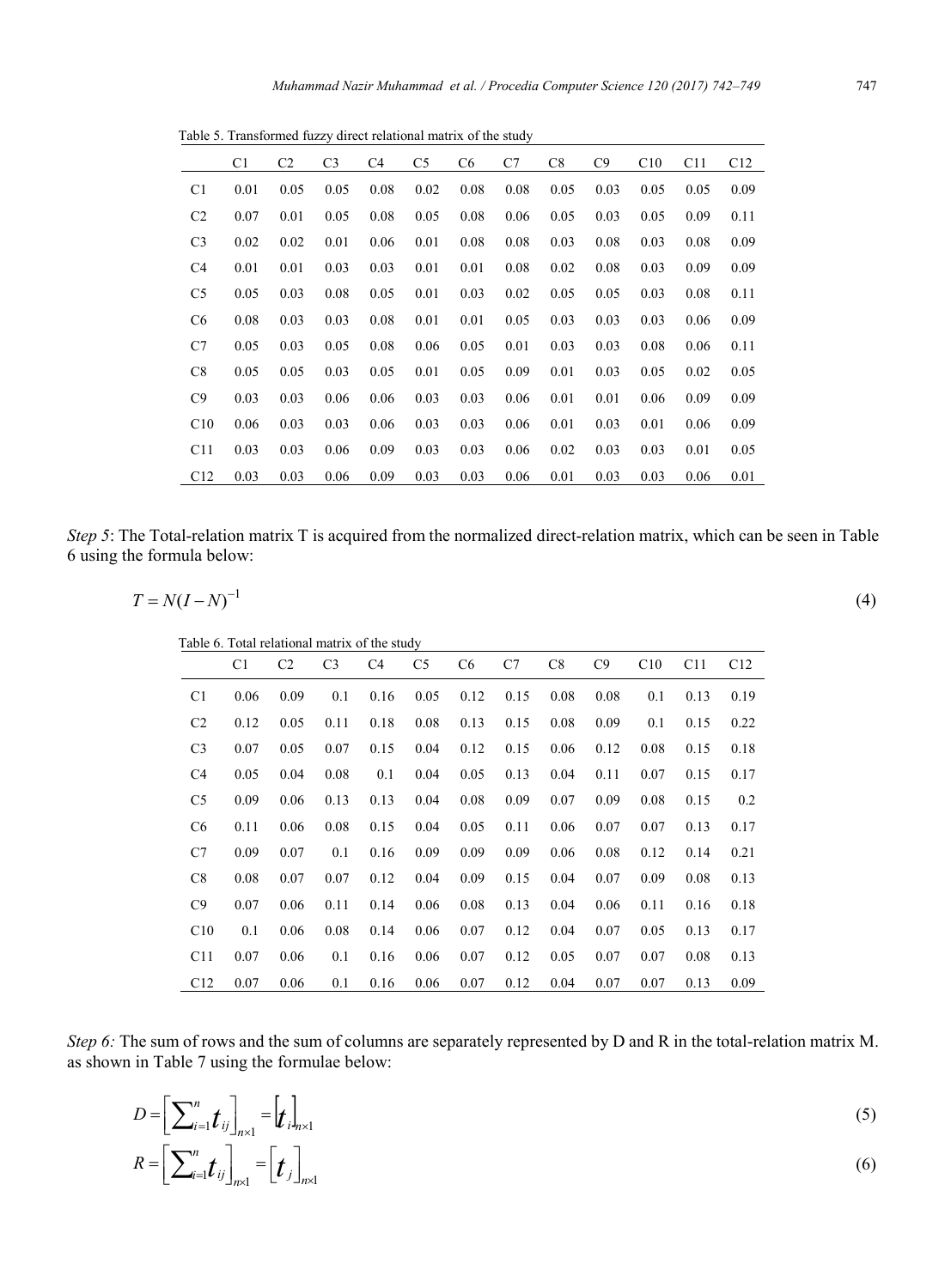*Muhammad Nazir Muhammad et al. / Procedia Computer Science 00 (2018) 000–000* 7

|  |  | Tuble 7: Chitchin inhuence received and given in the state?      |  |  |  |  |
|--|--|------------------------------------------------------------------|--|--|--|--|
|  |  | C1 C2 C3 C4 C5 C6 C7 C8 C9 C10 C11 C12                           |  |  |  |  |
|  |  | D 1.31 1.46 1.24 1.03 1.21 1.1 1.3 1.03 1.2 1.09 1.04 1.04       |  |  |  |  |
|  |  | R 0.98 0.73 1.13 1.75 0.66 1.02 1.51 0.66 0.98 1.01 1.58 2.04    |  |  |  |  |
|  |  | D+R 2.29 2.19 2.37 2.78 1.87 2.12 2.81 1.69 2.18 2.1 2.62 3.08   |  |  |  |  |
|  |  | D-R 0.33 0.73 0.11 -0.72 0.55 0.08 -0.21 0.37 0.22 0.08 -0.54 -1 |  |  |  |  |

Table 7. Criteria influence received and given in the study

*Step 7*: In Fig. 2, the causal diagram is formed by (D+R) on the horizontal axis and (D-R) the vertical axis. The value (D+R) represents how important the criterion is in the LMS evaluation process. If the value is high, then that criteria is very important and should be included in the LMS evaluation process. In this study, the most important three criteria are user satisfaction (C12), learnability (C4) and usability (C11). The value (D-R) divides the LMS criteria into a cause group and an effect group. When the value of D-R is positive, it means that the criterion is in the cause group, and if the D-R is negative, it means that the criterion is in the effect group. The user should analyze the values of D+R to determine the criteria that should be given highest priority for the evaluation process, and D-R to understand which criteria have an effect on each other. In addition, in the causal diagram shown in Fig. 2, the criteria are separated into the cause group, which includes accessibility  $(C1)$ , compatibility  $(C2)$ , evaluation tool  $(C3)$ , multilingual  $(C5)$ , portability (C6), security (C8), support (C9), sustainability (C10) and the effect group, which includes learnability (C4), reliability (C7), usability (C11), and user satisfaction (C12).



Fig. 2. Causal diagram of the study

#### **4. Conclusion and further research**

This study uses the DEMATEL method in combination with fuzzy logic to analyze and identify the most important LMS evaluation criteria. The results of the study demonstrate that accessibility, compatibility, evaluation tools, learnability, multilingual support, portability, reliability, security, support, sustainability, usability and user satisfaction should be considered for effective LMS evaluation that will satisfy users' (students, instructors, or educational institutions) needs. Among these features, learnability, reliability, usability, and user satisfaction should be given the highest priority for an effective LMS evaluation. The remaining criteria of accessibility, compatibility,